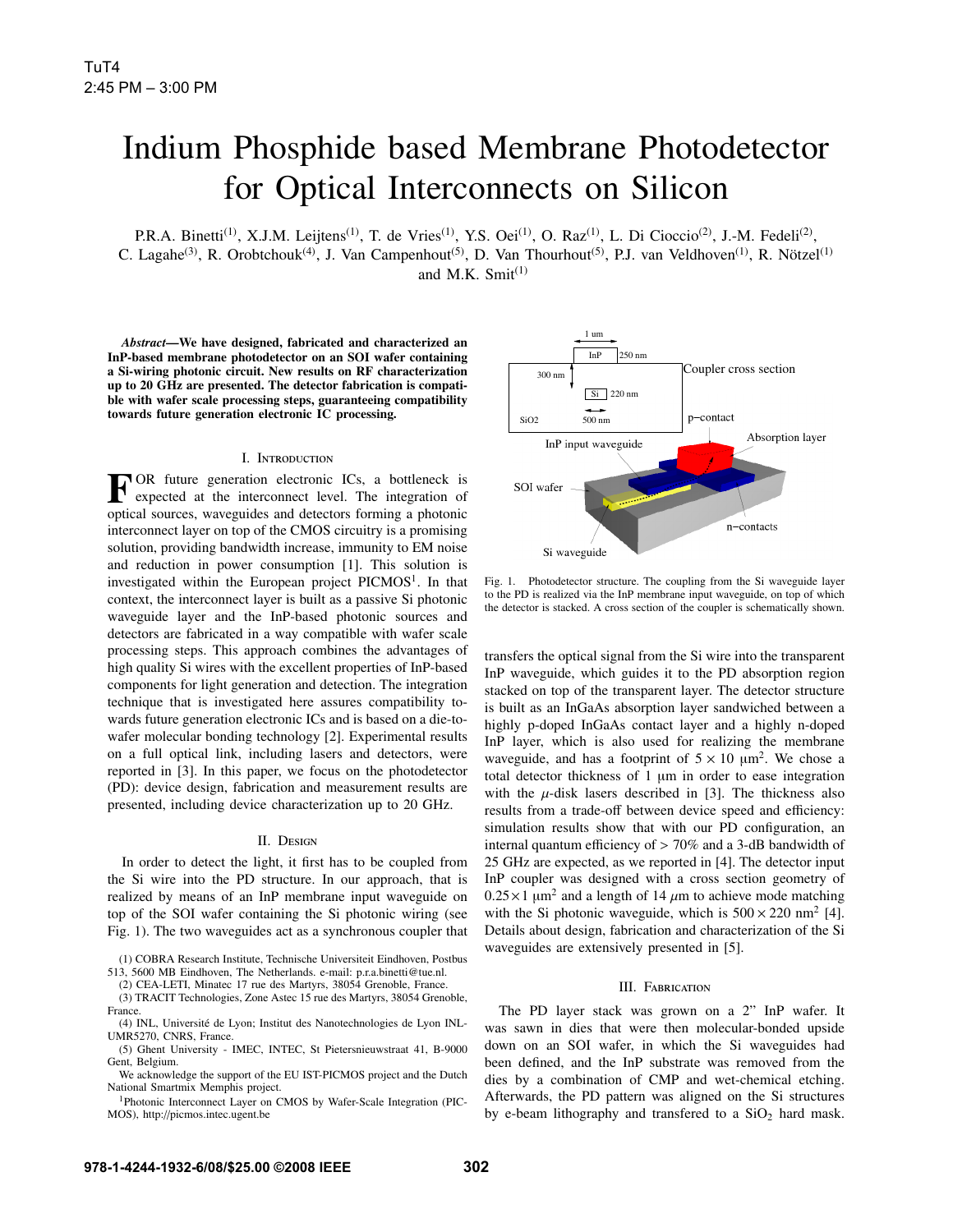

Fig. 2. Picture of the chip. PDs are grouped in blocks (8 devices/block). RF pads and Si grating couplers are indicated. In the close-up box, a PD and the initial part of the Ground-Signal-Ground (GSG) RF metal pads are shown.



Fig. 3. Measured photocurrent for 0, 25 and 50  $\mu$ W optical input power as a function of the detector applied bias voltage.

Then, the SOI wafer was sawn into samples, to allow for processing in our clean room. The PD structure was defined using III-V conventional wet- and dry-etching techniques. A polyimide layer was used to planarize the chip and provide electrical isolation and a Ti/Pt/Au metal stack was evaporated and patterned by lift-off. Si grating fiber couplers were also integrated in the Si waveguide layer to allow for on-wafer characterization [6]. Fabricated devices are shown in Fig. 2.

#### **IV. EXPERIMENTAL RESULTS**

The detector DC characterization was performed by using a tunable laser source (TLS) and a polarization controller to couple TE-polarized light through the grating coupler into the Si waveguide. A source-meter unit was used to reversely bias the PD and to read out the generated photocurrent. The photodiode generated photocurrent as a function of the applied bias voltage was measured for 0, 25 and 50  $\mu$ W input powers (see Fig. 3). A dark current around 1.6 nA was registered at <sup>−</sup>4 V. The PD responsivity was calculated to be *<sup>R</sup>* <sup>=</sup> <sup>0</sup>.45 A/W, which is a conservative value, as the grating coupler maximum efficiency was assumed (maximum 20% at 1575 nm). Such responsivity corresponds to a quantum efficiency of 35%,



Fig. 4. Detector frequency response.

which includes the efficiency of the InP membrane coupler and the internal quantum efficiency of the pin-detector itself. Dynamic measurements were performed in the range of 130 MHz to 20 GHz with an Agilent HP8703A lightwave component analyzer (LCA), used for small signal modulation of the input optical power from the TLS and for reading out the RF electrical signal generated by the PD. Results are presented in Fig. 4, which shows a rather flat frequency response up to 20 GHz, except for oscillations around 17 GHz, probably due to non-ideal de-embedding of the RF components used in the set-up, and around 2 GHz, caused by the optical module of our LCA, not working properly below that point.

#### V. CONCLUSION

We presented a 50  $\mu$ m<sup>2</sup> InP-based photodetector fabricated on samples bonded to an SOI wafer containing Si waveguides, suitable for an optical interconnect layer on top of CMOS ICs. Measurements recorded a responsivity *R*=0.45 A/W and a rather flat frequency response up to 20 GHz.

#### **REFERENCES**

- [1] *International Technology Roadmap for Semiconductors (ITRS)*, http://public.itrs.net.
- [2] L. Di Cioccio et al., "Recent results on advanced molecular wafer bonding technology for 3D integration on silicon," in *Wafer Bonding Conference*. Quebec, 2005.
- [3] D. Van Thourhout, J. V. Campenhout, P. Rojo-Romeo, P. Regreny, C. Seassal, P. Binetti, X. Leijtens, R. Nötzel, M. Smit, L. Di Cioccio, C. Lagahe, J.-M. Fedeli, and R. Baets, "Picmos - a photonic interconnect layer on cmos," in *Proc. 33rd Eur. Conf. on Opt. Comm. (ECOC '07)*. Berlin, Germany, Sep. 16–20 2007, p. 6.3.1.
- [4] P. Binetti, X. Leijtens, M. Nikoufard, T. de Vries, Y. Oei, L. D. Cioccio, J.-M. Fedeli, C. Lagahe, R. Orobtchouk, C. Seassal, J. V. Campenhout, D. V. Thourhout, P. van Veldhoven, R. Nötzel, and M. Smit, "InP-based Membrane Photodetectors for Optical Interconnects to Si," in *Proc. 4th Group IV Photonics 2007*. Tokyo, Japan, Sep. 19–21 2007.
- [5] B. Han, R. Orobtchouk, T. Benyattou, P. Binetti, S. Jeannot, J.-M. Fedeli, and X. Leijtens, "Comparison of optical passive integrated devices based on three materials for optical clock distribution," in *Proc. 13th Eur. Conf. on Int. Opt. (ECIO '07)*. Copenhagen, Denmark, April 25–27 2007, p. ThF3.
- [6] D. Taillaert, W. Bogaerts, P. Bienstman, T. Krauss, P. V. Daele, I. Moerman, S. Verstuyft, K. D. Mesel, and R. Baets, "An Out-of-Plane Grating Coupler for Efficient Butt-Coupling Between Compact Planar Waveguides and Single-Mode Fibers," *IEEE J. Quantum Electron.*, vol. 38, no. 7, pp. 949–955, Jul. 2002.